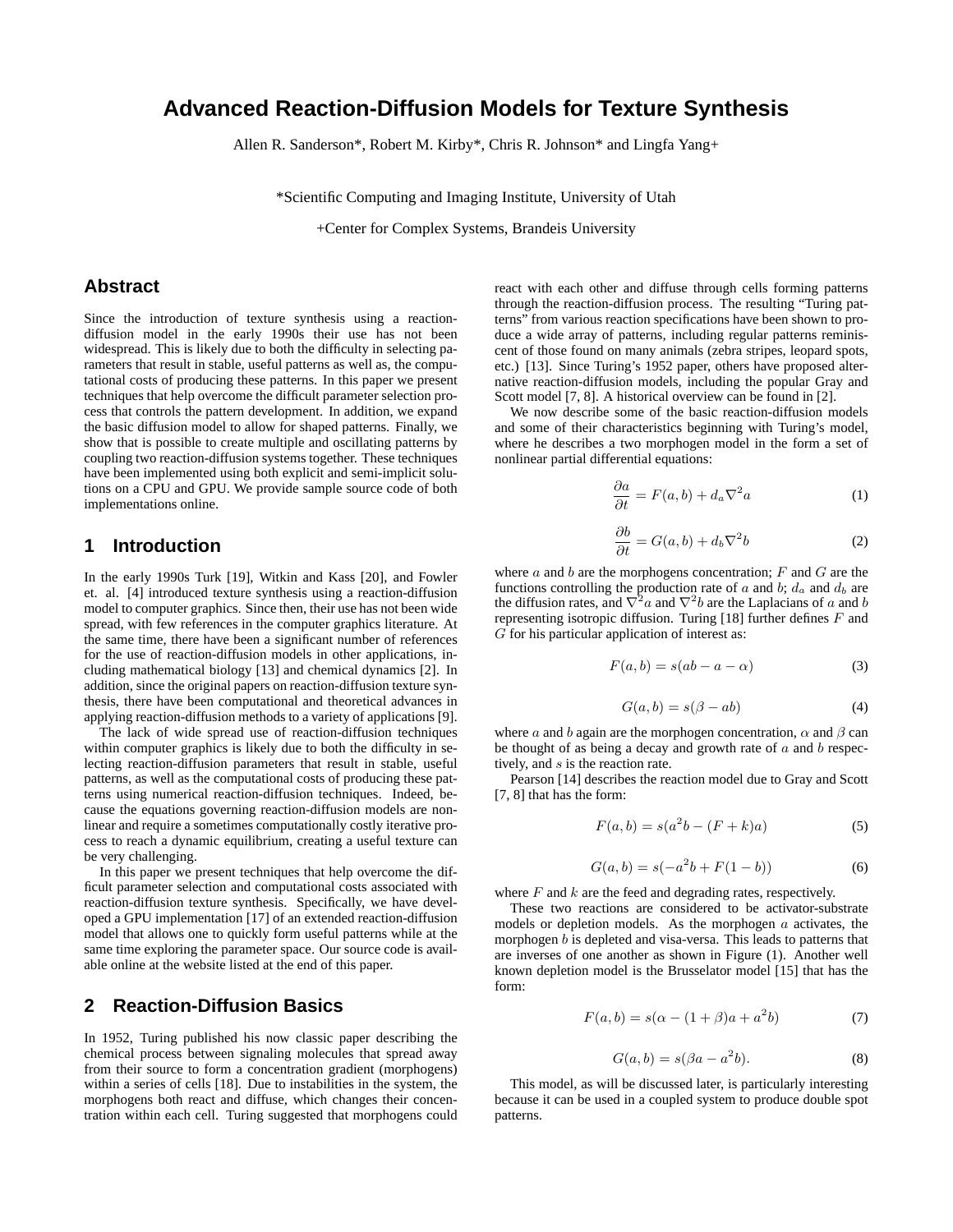The other common type of reaction is an activator - inhibitor model [6]. The most well known is the Gierer-Meinhardt model, which has the form:

$$
F(a,b) = s(\gamma + a^2/b - \alpha a)
$$
 (9)

$$
G(a,b) = s(a^2 - \beta b). \tag{10}
$$

Within the reaction-diffusion research literature, one can find many other reaction models that produce patterns, such as the Oregonator model of the Belousov-Zhabotinsky reaction [3], as well as models that contain more than two morphogens. For the purposes of this paper, we have focused on models that contain two morphogens for producing stable patterns or three morphogens for oscillatory models. Further details regarding reaction-diffusion models and their solution can be found in, for example, [2], [9], and [13].



Figure 1: *(a) Activator-Depletion Reaction-Diffusion model showing the activator morphogen* a *and (b) the depletion morphogen* b *for a spot pattern using Turing's model. Parameters for generating the patterns can be found in the appendix.*

## **3 Controlling a Reaction-Diffusion System**

We now examine each part of the reaction-diffusion model and how each can be controlled to form a particular pattern. We look at each part individually so that its affect can be seen. In most cases this is the best way to build a particular pattern. Start with one basic part and then add to it until the desired pattern is formed.

#### **3.1 System Instabilities**

The initial concentration for each of the morphogens is set such that they are uniform and they form a steady state solution. In order for the system to react and diffuse and hence form a pattern, there must be some instability or asymmetry that drives it from this initial steady state. Which variables, and how much they are perturbed, greatly affects the resulting pattern.

For instance, in Turing's original implementation the initial morphogen concentrations were spatially perturbed from their initial uniform values. We have found that instead, spatially perturbing the decay and growth rates from their uniform values using a Gaussian deviate drives the pattern formation harder. That is, there is a greater gradient within the reaction that causes the pattern to form more quickly. The perturbing of the decay and growth rates can be thought of as the natural variation within each cell.

For example, the irregular spatiotemporal spot pattern shown in Figure (1) uses Turing's model with spatially perturbed decay and growth rates,  $\alpha$  and  $\beta$ . More specifically, they were set to be 12.0  $\pm 0.1\%$  and 16.0  $\pm 0.1\%$ , respectively. The reaction rate and diffusion rates, s,  $d_a$ , and  $d_b$  were fixed to be 1/128, 1/16, and 1/4 respectively. Finally morphogens,  $a$  and  $b$ , were each initially set to 4.00.

For other models, such as the Gray-Scott model, it is necessary to perturb the morphogens in a particular manner, for example, uniformly perturbing the center portion of one morphogen [14].

### **3.2 Parameter Mapping in Reaction-Diffusion Kinetics**

In order to use a reaction-diffusion model for texture synthesis it is necessary to understand how each variable, whether fixed or perturbed, affects the pattern being formed. In addition, a stable pattern will not always form unless the parameters fall within a narrow band of values. Trying to predict whether a pattern will form, along with its corresponding shape, is a difficult process. In Figure (2) we show a phase diagram for the reaction kinetics of the decay and growth rates over a 512 by 512 grid for one morphogen,  $a$ , of Turing's model. This diagram is formed by using the same parameters in Figure (1) except that the decay and growth are a function of the cell index,  $\alpha = f(i) = [8, 20]$  and  $\beta = g(j) = [8, 20]$ , respectively.

When decay rate dominates, an unstable oscillating pattern is formed (lower right corner of Figure (2)). When the growth rate dominates, no pattern is formed (upper left corner of Figure (2)). Only when the ratio of decay and growth rates is near 0.75 does a stable pattern of lines and spots form.

Given this phase diagram, one might expect a particular pattern to be formed if the decay and growth rates are set within this stable region. While in general this is true, it is not of great help because only two types of patterns are formed - irregular stripe patterns or symmetrical spots - and as will be shown only the latter can be manipulated. As such, the values of the decay and growth factors do not matter as long they are within the stable region that forms spots.



Figure 2: *The pattern formed using a variable decay rate,* α *versus a variable growth rate,* β*. In each case the range is 8 to 20.*

However, it is just not the decay and growth rates that determine the type of pattern formed. The ratio of the diffusion rates also has a dominate role. For example, in Figure (1) the ratio of the diffusion rates,  $d_a$  and  $d_b$  is 1:4, which forms a spot pattern. If the diffusion rates are changed but maintain a ratio of 1:4 the spot pattern will again be formed with only the size changing. This is fully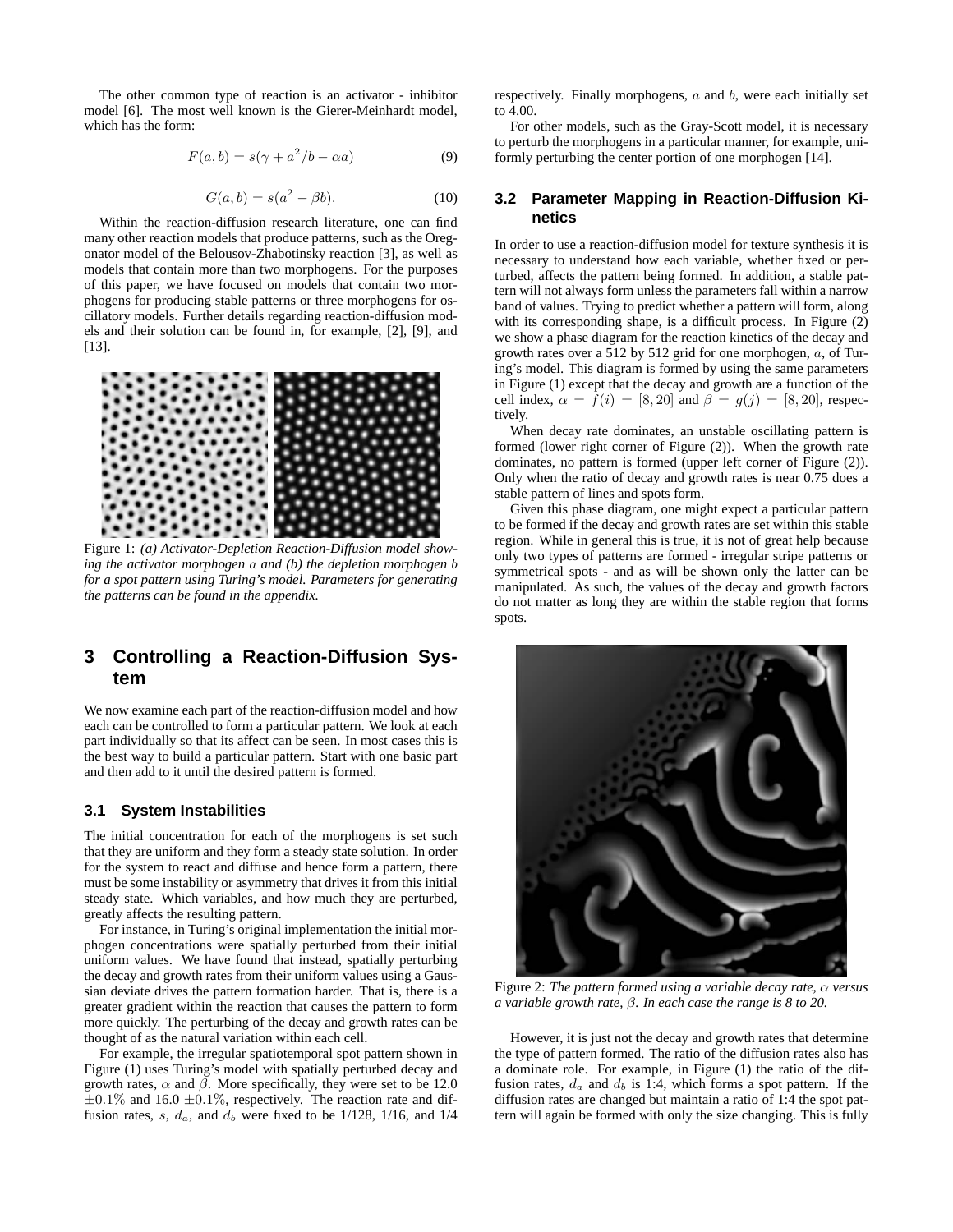demonstrated in the next section. However, if the ratio is changed to 1:16, i.e.  $d_a$  and  $d_b$  are set to 1/16 and 1, respectively, an irregular spatiotemporal stripe pattern is formed as shown in Figure (3).



Figure 3: *(a) Activator-Depletion Reaction-Diffusion model showing the activator morphogen a and (b) the depletion morphogen b for a stripe pattern using a diffusion ratio of 1:16,*  $d_a = 1/16$  *and*  $d_b = 1.$ 

### **3.3 Reaction Kinetics**

The reaction kinetics as written in Equation (1) have three free parameters, the decay and growth rates and the diffusion rate. Typically the decay and growth factors are fixed around a mean value so that a spot pattern will form. But this need not be the case as our phase diagram in Figure (2) shows. Lacalli, et. al. [11] showed that by using a gradient growth or decay rate, they could form a stripe pattern. However, picking values that will produce a pattern beyond uniform stripes that can be controlled based upon a natural parameter can be difficult. In Figure (4) we show one successful example where a pattern that goes from spots to stripes was produced. This was done by setting the decay rate,  $\alpha$  to be 12.0 and using a gradient for the growth rate,  $\beta$  between 15.85 and 16.35 along the y axis. The gradient breaks the symmetry, as such the spots are squeezed or distorted resulting in stripes. Such a pattern selection is classically described by coupled amplitude equations in weakly nonlinear theory.



Figure 4: *The stripe to spot pattern formed using a constant decay rate,* α *of 12.0 and a gradient growth rate,* β *of 15.85 to 16.35.*

The other free parameter in the reaction kinetics is the reaction rate, s. Because it appears in both  $F$  and  $G$  of Equations (3 - 4), respectively it rescales the time and space. As such, it can be used to control the pattern size. For instance, as the reaction rate, s is increased by a quarter and half the original pattern Figure (1a) becomes smaller, Figure (5a) and Figure (5b), respectively. Turk previously noted this and used the surface curvature to vary the spot size [19].



Figure 5: *(a) Turing spots with an increased reaction rate of 25%*  $(s = 1/96)$  and (b)  $50\%$  (s = 1/64).

In a similar fashion it is possible to control the pattern size using the diffusion rates. For instance, if the diffusion rates  $d_a$  and  $d_b$ of Equations (1 - 2), respectively are increased while the ratio of  $d_a/d_b$  remains constant the pattern size will also increase. This shows that it is not the individual rates themselves that control the size, but rather the ratio of the rates. For simplicity and clarity, we vary only the reaction rate for each cell.

#### **3.4 Diffusion Kinetics**

#### **3.4.1 Orientation**

The diffusion kinetics as written in Equation (1) has just one free parameter, the diffusion rate. This is the case for isotropic diffusion. If we relax this condition and use inhomogeneous, anisotropic diffusion, we are able to create a broader range of patterns. The diffusion equation becomes:

$$
\frac{\partial u}{\partial t} = H(u, v) + (\nabla \cdot \sigma_u \nabla) u,\tag{11}
$$

where  $\sigma_u$  is a spatially varying symmetric, positive definite diffusion tensor, which we can use to encode the rotation and shaping of a vector field.

Assume that we are working on a finite domain  $[a_1, b_1] \times$  $[a_2, b_2] \in \mathbb{R}^2$ , and that we are given a regularly-spaced computational grid of size  $N_x \times N_y$ . At each point  $(x_i, y_j)$ ,  $i =$  $1, \ldots, N_x, j = 1, \ldots, N_y$  suppose that we are given an angle  $\theta_{ij} \in [0, 2\pi]$ . We can now define a rotation matrix and its inverse based upon the angle above:

$$
\mathbf{R}_{ij} = \begin{pmatrix} \cos \theta_{ij} & \sin \theta_{ij} \\ -\sin \theta_{ij} & \cos \theta_{ij} \end{pmatrix}
$$
 (12)

$$
\mathbf{R}_{ij}^{-1} = \mathbf{R}_{ij}^T = \begin{pmatrix} \cos \theta_{ij} & -\sin \theta_{ij} \\ \sin \theta_{ij} & \cos \theta_{ij} \end{pmatrix}.
$$
 (13)

We now define a principal diffusivity matrix  $\Lambda$ , which is a diagonal matrix and gives the diffusivity coefficients along the two principal axes of diffusion:

$$
\Lambda_{ij} = \begin{pmatrix} (\lambda_1)_{ij} & 0 \\ 0 & (\lambda_2)_{ij} \end{pmatrix}
$$
 (14)

where  $(\lambda_1)_{ij}$  is the diffusivity in the first principal direction and  $(\lambda_2)_{ij}$  is the diffusivity in the second principal direction.

With the definitions above we can define a diffusivity tensor  $\sigma_{ij}$ based on the angle at each grid location as

$$
\sigma_{ij} = \mathbf{R}_{ij}^T \Lambda_{ij} \mathbf{R}_{ij}.
$$
 (15)

$$
\sigma_{ij} = \left( \begin{array}{cc} (\sigma_{11})_{ij} & (\sigma_{12})_{ij} \\ (\sigma_{21})_{ij} & (\sigma_{22})_{ij} \end{array} \right). \tag{16}
$$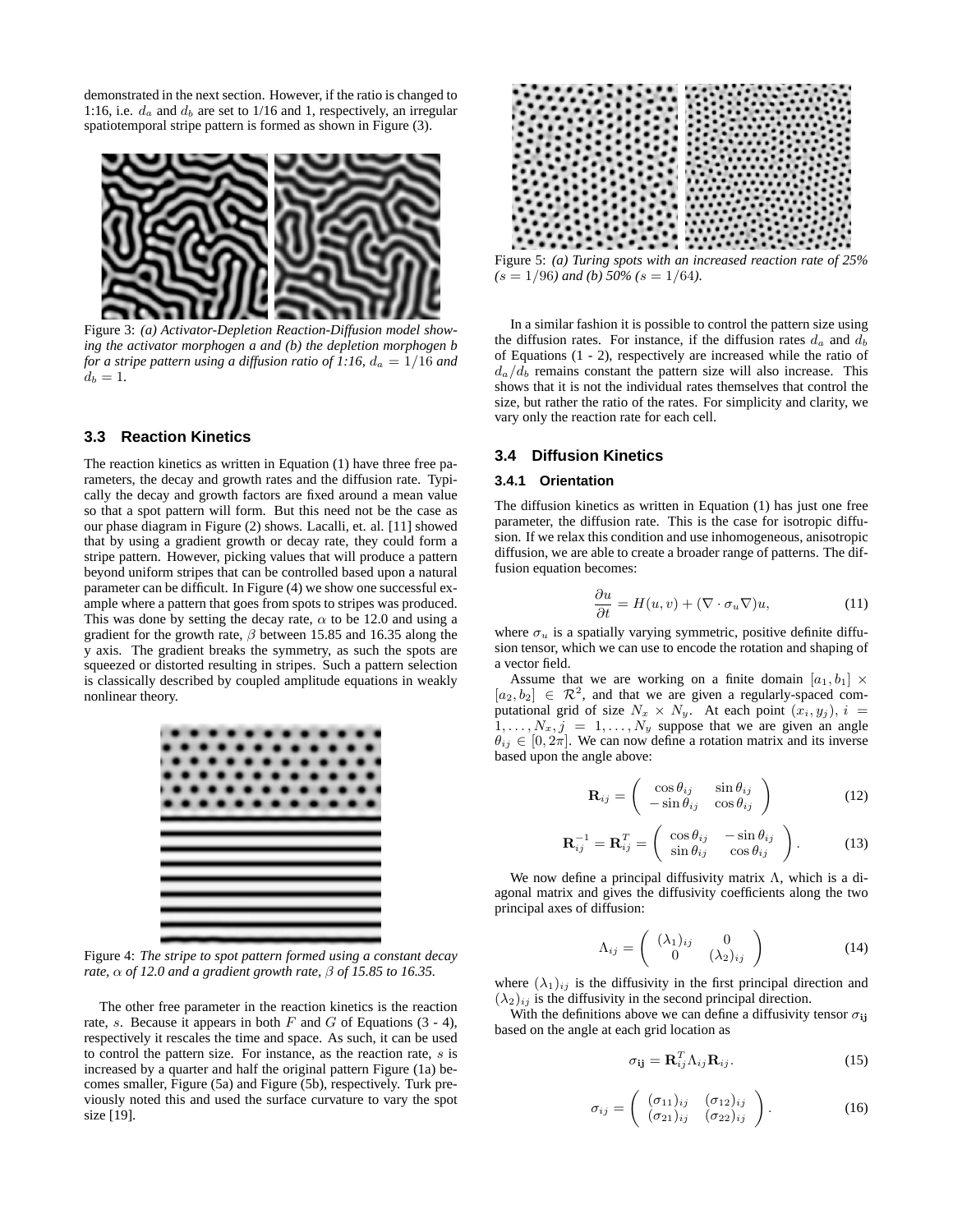By manipulating the diffusion matrix coefficients it is possible to create an oriented pattern. We now extend the basic Laplacian by approximating the continuous differential operator as:

$$
(\nabla \cdot \sigma(\vec{x}) \nabla) \vec{U} = \frac{\partial}{\partial x} \sigma_{11}(\vec{x}) \frac{\partial \vec{U}}{\partial x} + \frac{\partial}{\partial x} \sigma_{12}(\vec{x}) \frac{\partial \vec{U}}{\partial y} + \frac{\partial}{\partial y} \sigma_{21}(\vec{x}) \frac{\partial \vec{U}}{\partial x} + \frac{\partial}{\partial y} \sigma_{22}(\vec{x}) \frac{\partial \vec{U}}{\partial y}
$$
(17)

where  $\vec{U} = (a(\vec{x}), b(\vec{x}))^T$  is a vector of morphogen concentrations and  $\sigma$  is a diffusivity tensor as defined above. The above equation is then discretized using second order finite differences that takes into account not only the anisotropy but also the inhomogeneity due to the tensor gradients. Witkin and Kass [20] took a similar approach for creating their 2D texture patterns. However, their discretization of the Laplacian was first order and did not take into account the tensor gradients present when using inhomogeneous anisotropic diffusion and as will be demonstrated below, this can affect the quality of the pattern.

In Figure (6) we demonstrate the use of inhomogeneous anisotropic diffusion to create a saddle pattern of spots. This was done by setting  $(\lambda_1)_{ij}$  = 1.5 and  $(\lambda_2)_{ij}$  = 0.5 and  $\theta_{ij}$  =  $arctan(v, u)$ , where  $u = x/\sqrt{(x^2 + y^2)}$  and  $v = y/\sqrt{(x^2 + y^2)}$ . To more fully demonstrate how a first order versus a second order approximation to the Laplacian affects the resulting pattern when using inhomogeneous anisotropic diffusion we use the same parameters for  $(\lambda_1)_{ij}$  and  $(\lambda_2)_{ij}$  as before but set  $\theta_{ij} = \arctan(v, -u)$ to create circular spot patterns, Figure (7). The figure on the left uses a first order approximation, while the figure on the right uses a second order approximation, which results in spots that are consistently more uniform irregardless of the orientation of the pattern with respect to the grid. We more fully demonstrate the use of inhomogeneous anisotropic diffusion in [16] and in Section 5.



Figure 6: *Turing spots using inhomogeneous anisotropic diffusion to create a pattern with a saddle where*  $(\lambda_1)_{ij} = 1.5$  *and*  $(\lambda_2)_{ij} =$ 0.5 *and*  $\theta_{ij} = \arctan(v, u)$ .

#### **3.4.2 Shape**

We can further control the shape of the pattern formed by moving away from standard linear inhomogeneous anisotropic diffusion to a diffusion tensor that varies as a function of the local gradient. For instance, it is possible to form tear dropped shaped spots by stretching and squishing the pattern based on the dot product of the local morphogen gradient and a vector. As the morphogen concentration changes the gradient and subsequently the shape will also change. This control is accomplished by encoding a change in the principal diffusivity. As before, at each point  $(x_i, y_j)$  we are



Figure 7: *Turing spots using inhomogeneous anisotropic diffusion to create a circular pattern using first order (left) and second order (right) approximation to the Laplacian where*  $(\lambda_1)_{ij} = 1.5$  *and*  $(\lambda_2)_{ij} = 0.5$  *and*  $\theta_{ij} = \arctan(v, -u)$ *.* 

given an angle  $\theta_{ij} \in [0, 2\pi]$ , which we represent in vector form as:  $\vec{v}_{i,j} = (cos\theta_{ij}, sin\theta_{ij})$  and  $\nabla u_{ij}$ . We now define the following operator:

$$
d\lambda_{ij}(t) = I(\frac{\nabla u_{ij}(t)}{|\nabla u_{ij}(t)|} \cdot \frac{\vec{v}_{ij}}{|\vec{v}_{ij}|})
$$
(18)

where  $I$  is a scaling constant formed by an incomplete gamma function [1]. Inserting this into the principal diffusivity matrix yields:

$$
\Lambda_{ij}(t) = \begin{pmatrix} (\lambda_1)_{ij} + d\lambda_{ij}(t) & 0\\ 0 & (\lambda_2)_{ij} - d\lambda_{ij}(t) \end{pmatrix}.
$$
 (19)

Although not readily apparent due to the signs in equations (18) and (19), the net effect is that if the local gradient is in the opposite direction as the local vector the diffusion is decreased along the principal direction and increased in the secondary direction and visa-versa and shown in Figure (8). In Figure (9) we demonstrate this affect to create a tear drop shaped pattern of spots.



Figure 8: *Calculation of the dot product of the local gradient and vector.*

Garcke, et. al. [5] took a similar approach but introduced an additional term in their diffusion model rather than encode it directly into the principal diffusivity. By encoding it directly into the principal diffusivity there are fewer terms to deal with, which is important when solving a series of reaction-diffusion equations.

#### **3.5 Mixing Kinetics**

In the previous discussion we limited ourselves to a simple two morphogen model. This need not be the case. For example, Turk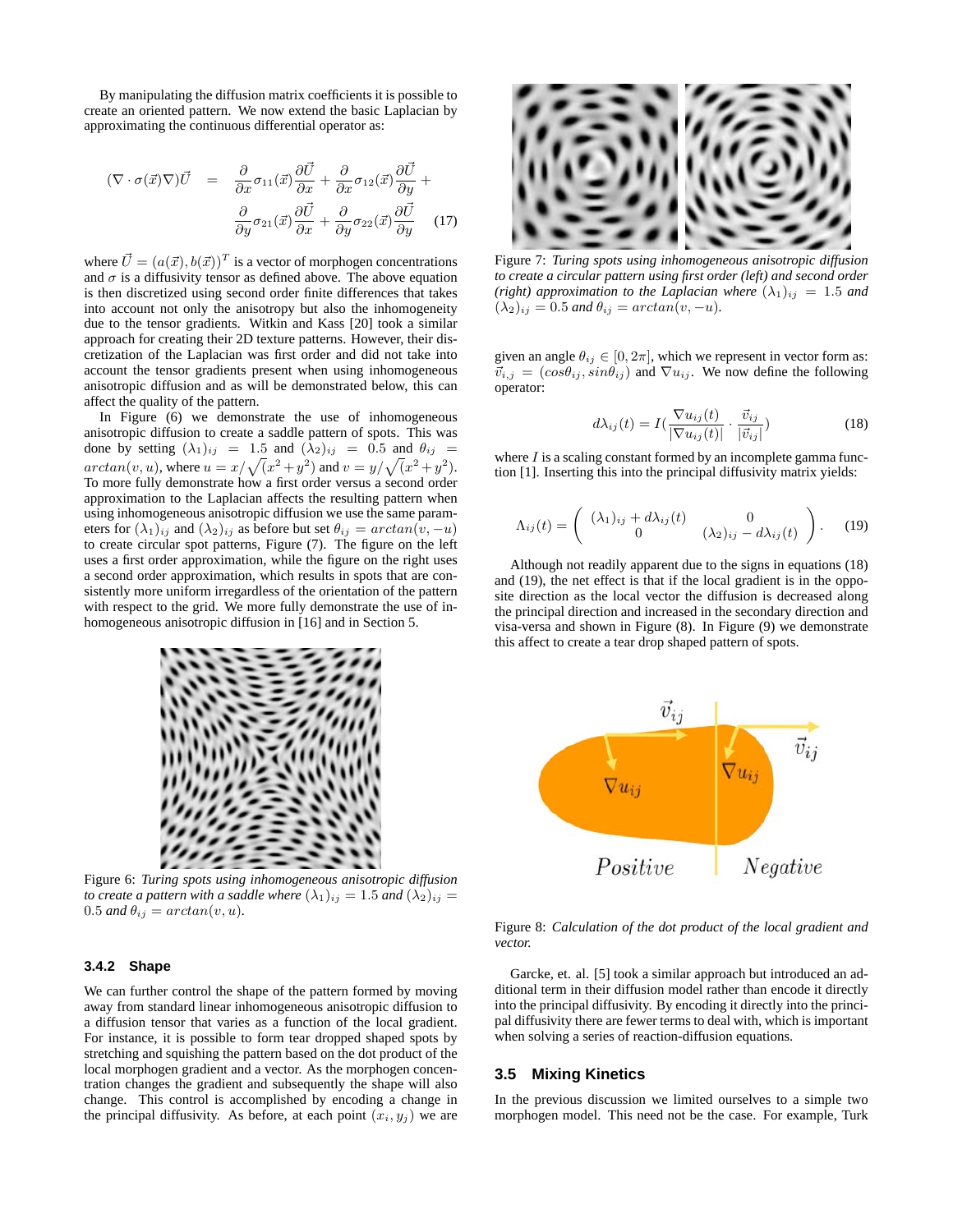

Figure 9: *Turing tear dropped shaped spots using the dot product of the local gradient and vector to modify the principal diffusivity.*

[19] showed how multiple patterns could be formed by using a sequential three step process - form a stable pattern, freeze those cells above a particular concentration level, and then use either the same model with different parameters or use a different model altogether to form a pattern on the unfrozen cells. This technique is able to produce spot on stripe patterns and small spots next to large spots.

Instead of using just one models in a sequential manner, we have explored using two models simultaneously and allowing them to diffuse [21]. Physically, this can be thought of as two layers that are linearly coupled together. Each layer has the same reaction and diffusion kinetics but with different parameters governing their diffusion rates. This system can be describe as:

$$
\frac{\partial a_i}{\partial t} = F(a_i, b_i) + \mu(a_j - a_i) + d_{a_i} \nabla^2 a_i \tag{20}
$$

$$
\frac{\partial bi}{\partial t} = G(a_i, b_i) + \nu(b_j - b_i) + d_{b_i} \nabla^2 b_i \tag{21}
$$

where everything is the same as in Equations (1 and 2) with each layer distinguished by i,  $j = 1,2$  and  $i \neq j$ , and the diffusion between layers described by the two coupling terms  $\mu$  and  $\nu$ . Typically  $\mu = \nu$ . In Figure (10) we demonstrate this effect using the Brusselator model to create a spot on spot pattern by allowing the diffusion rates in second layer to be approximately three times that in the first layer, that is  $d_{a_1} \approx 3d_{a_2}$  and  $d_{b_1} \approx 3d_{b_2}$ .



Figure 10: *A spot on spot pattern formed using a coupled Brusselator Reaction-Diffusion system with*  $d_{a_1} = 16.7$ ,  $d_{b_1} = 36.4$  *and*  $d_{a_2} = 49.5$ *, and*  $d_{b_2} = 117.6$ *.* 

Another option is to extend the model to include a third morphogen, which is then used to couple the reactions together in a three layer system [22]. In this case the top layer is described by:

$$
\frac{\partial a}{\partial t} = F(a, b) - \frac{1}{\delta}(a - c) + d_a \nabla^2 a \tag{22}
$$

$$
\frac{\partial b}{\partial t} = G(a, b) + d_b \nabla^2 b,\tag{23}
$$

the middle layer by:

$$
\frac{\partial c}{\partial t} = \frac{1}{\delta}(a-c) + \frac{1}{\overline{\delta}}(d-c) + d_c \nabla^2 c,\tag{24}
$$

the bottom layer by:

$$
\frac{\partial d}{\partial t} = \bar{F}(d, e) - \frac{1}{\bar{\delta}}(d - c) + d_d \nabla^2 d \tag{25}
$$

$$
\frac{\partial e}{\partial t} = \bar{G}(d, e) + d_e \nabla^2 e,\tag{26}
$$

where the function  $F$  and  $G$  are from the Oregonator model [3]

$$
F(a, b) = \frac{1}{\epsilon}(a - a^2 - fb\frac{a - q}{a + q})
$$
 (27)

$$
G(a,b) = a - b \tag{28}
$$

and  $\epsilon$ ,  $f$ , and  $q$  the kinetics parameters. In addition,  $F$  is identical to  $\bar{F}$  with the exception of the kinetic parameters  $\bar{\epsilon}$ ,  $\bar{f}$ , and  $\bar{q}$ .

In this case the morphogen  $c$ , which is part of the middle coupling layer, interacts with the top layer containing  $a$  and  $b$  and the bottom layer containing  $d$  and  $e$ . This type of reaction-diffusion system is able to produce a stable oscillatory pattern. In Figure (11) we show six frames from an spiral oscillatory pattern.



Figure 11: *A stable spiral oscillatory pattern formed using a coupled Oregonator Reaction-Diffusion system. Parameters for generating the pattern can be found [22].*

## **4 Solving Reaction-Diffusion Equations**

To solve the reaction-diffusion equations we have used second order finite differences in space coupled with either a fully explicit firstorder in time forward-Euler integration scheme or a second-order in time semi-implicit Crank-Nicholson scheme that utilizes either Jacobi or Red-Black Gauss-Sidel relaxation for the diffusion terms with forward-Euler for the reactions terms [10].

Because of the sometimes high computational costs associated with solving reaction-diffusion equations, we created a native GPU (GP-CPU) implementation, as well as a CPU implementation for comparison [17].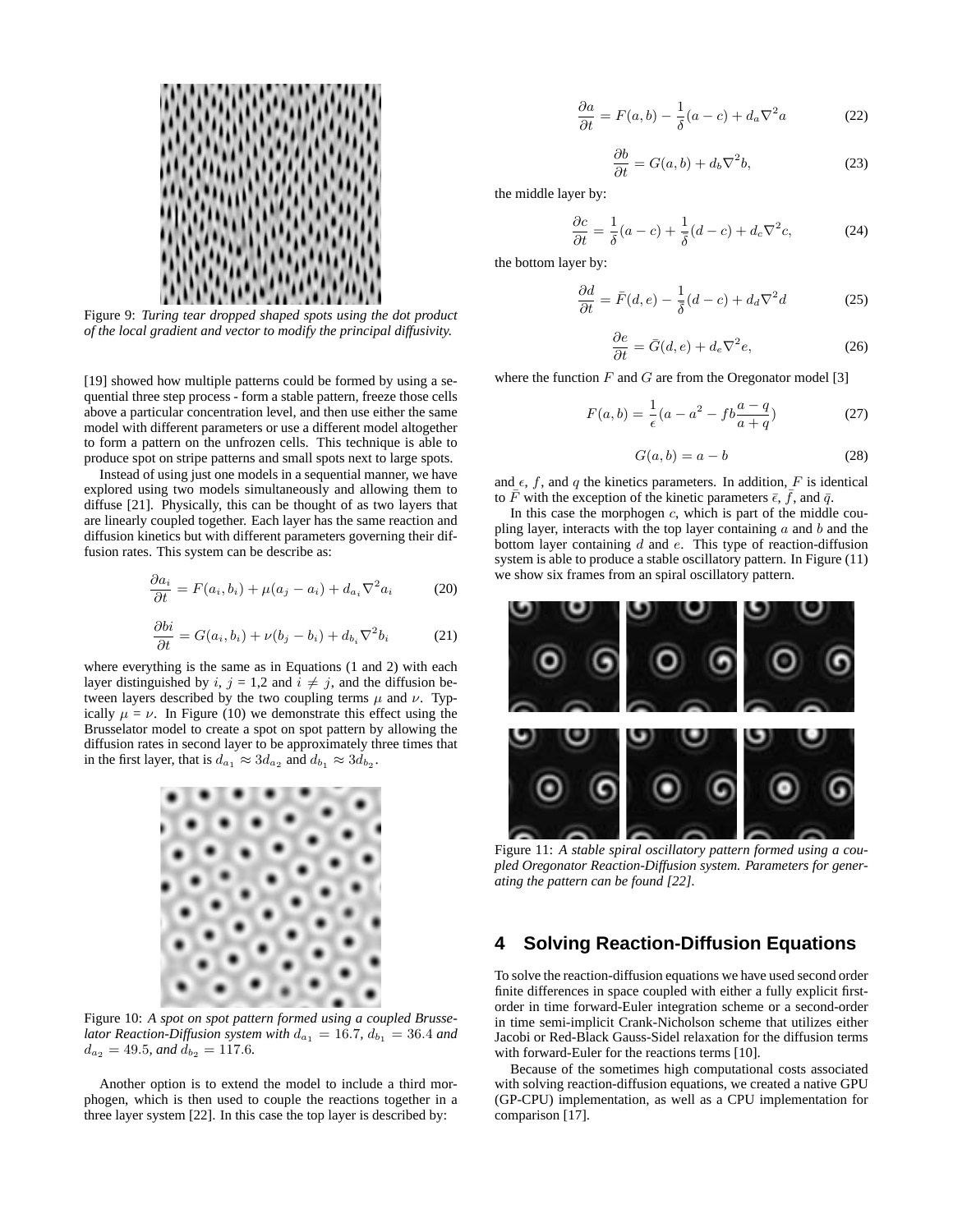The GPU implementation is unique in that it is able to do either an explicit or semi-implicit solution. Further, in the case of the semi-implicit solution we have implemented a GPU based convergence test. This allows for all of the operations to take place on the GPU thus the only necessary communication with the CPU is done at start up or when one wishes to view an intermediate result such as when an oscillating pattern is present. To facilitate our implementation we have used the recently developed Framebuffer objects for off screen rendering and Cg [12] for implementing the fragment shaders.

When compared to the CPU implementation, the GPU implementation is approximately 9 and 3 times faster for the explicit and semi-implicit solutions respectively. For example, the 256x256 texture, such as the one shown in Figure (1), which required 50,000 integration steps, can be created in less than 100 seconds on an Intel Xeon P4 running at 3.4Ghz with 2Gb of RAM and 2Gb swap and a nVidia GeForce 6800 Ultra graphics card. Although still computationally expensive these textures only need to be created once and then can be reused. In the case of the oscillating patterns we can get real time frame rates, over 100 fps.

For both integration schemes the largest time step possible that assured stability was used. For the explicit solution, the time step was bounded by the diffusion stability, whereas with the semiimplicit solution, the time step was bounded by the reaction stability. When discretizing the grids we assume a non-dimensional unit spacing which is typical for many reaction models. The one exception is Gray-Scotts' model, which uses a non-dimensional spacing of approximately 0.01. If the diffusion coefficients are adjusted accordingly one can assume unit spacing. We have created patterns using both an explicit and semi-implicit scheme on grids ranging in size from 64 by 64 to 1024 by 1024 with time steps ranging from 0.01 to 12.5 with no qualitative difference in the patterns.

## **5 Examples**

Given the reactions in the previous section we now show some examples of how each part of the kinetics can be used to match those in found in nature. For each of the examples shown we give all the variable values used to produced the figures in the Appendix.

The examples that are perhaps the most difficult are those that use a gradient decay or growth rate with Turing's model. In this case we fix the decay rate and use a gradient growth rate that varies radially from the center,  $\beta = f(r) \pm 0.1\%$ . At the same we also use a radially increasing reaction rate to increase the pattern size,  $s = g(r)$ . This results in a circular stripe-spot pattern, Figure (12) that, when colored, is similar to the pattern found around the eye of the White Spotted Puffer Fish, Figure (13) and the Blue Spotted Puffer Fish, Figure (14).

Another example of using a gradient growth factor is shown in Figure (15). In this case the growth factor is a function of the angle around the center,  $s = h(\theta)$ . This results in a radial stripe-spot pattern that, when colored, is similar to the pattern found around the eye of the Papua Toby Puffer Fish, Figure (16) and the Map Toby Puffer Fish, Figure (17).

The next example is from a coupled Brusselator system where the ratio of the diffusion rates between the two systems are approximately 1:3, that is  $d_{a_1} \approx 3d_{a_2}$  and  $d_{b_1} \approx 3d_{b_2}$ . This creates a double spot pattern where the diameter of the inner spot is 1/3 the diameter of the outer spot, Figure (18), that, when colored, is similar to the pattern found on the body of the Jewel Moray Eel, Figure (19). To obtain the oblonged spots uniform anisotropic diffusion with a principal diffusivity tensor of  $(\lambda_1)_{ij} = 1.25$  and  $(\lambda_2)_{ij} = 0.75$ was used.

We show another example also using a coupled Brusselator system. However, in this case we show how the mixing parameter can be used to obtain patterns for the sub-adult and adult phases of the Painted Sweetlips Fish. We first show each of the systems uncoupled. For the first system, we have fixed the morphogen values of the first and middle rows to 0 and 5 whereas the other rows are random with a mean value of 3. Fixing the two rows causes a stripe pattern to form as shown in Figure (20a). The other system also has the same random values but without the two fixed rows and forms a random spot pattern as shown in Figure (20b). To create asymmetrical spots and stripes which give a more natural pattern we have perturbed the reaction constants. When these two systems are coupled and allowed to mix,  $m = 0.25$  an aligned spot pattern is formed, Figure (21) that, when colored, is similar to the pattern found on the body of the sub-adult Painted Sweetlips Fish, Figure (22). To obtain the adult phase the mixing rate is set to zero which decouples the system as shown in Figure (20b) and forms a random pattern that is similar to the pattern found on the body of the adult Painted Sweetlips Fish, Figure (23).

The final example shows how the anisotropic diffusion, variable reaction rate, and shape can be used to create a visualization of a vector field [16]. By mapping the vector magnitude to the reaction rate, the vector orientation to the diffusivity, and the vector direction to the shape we can produce a visualization such as shown in Figure (24) of an electrostatic field.

## **6 Discussion**

When creating the patterns we have typically started with one basic part and then built upon the basic pattern. For instance, when creating the spot stripe patterns in Figure (15) we started first with understanding how to create horizontal stripes. Once we could control the size and density we then wrapped them radially. From there, we added the transition from stripes to spots. Finally, we would adjust the variance to give a more natural look. This approach was taken for almost all of the examples shown above.

Perhaps the most interesting patterns are those that oscillate. Although currently we have not found a similar pattern in nature we believe that future work will lead to other oscillating patterns that can be used.

A future project is to relate the reaction variables to some physical property in an automated fashion. For instance, although we were able to duplicate the patterns around the Puffer Fish eyes, setting the necessary gradients was done by trial and error. It would be interesting if the gradients could be tied to the surface curvature or some other physical property. This would allow for a variety of Puffer Fish patterns to be created each with its own unique pattern without having to fully relying on the random variance typically used.

The other area of future work is to choose parameters based on a physiological property. For instance, for the Painted Sweetlips Fish shown in Figures (22-23), we were able to transition between the sub-adult and adult phases solely using the mixing rate. The next step would be to obtain a pattern using a coupled system for the juvenile Sweetlips Fish, which begins it's life with stripes that transition into spots, Figure (25). If possible, then the mixing rate could then be a function of age. This would be of interest for animators who often need to age characters.

## **7 Acknowledgments**

This work was supported, in part, by the DOE SciDAC National Fusion Collaboratory and from grants from NSF, NIH, and DOE. The authors would like to especially thank Jeffrey Jeffords/divegallery.com, Massimo Boyer/edge-of-reef.com, Ken Bondy/kenbondy.com, Rudie Kuiter/Aquatic Photographics, and Robert Delfs/tabula-international.com for permission to use their photographs of marine animals. Douglas Segar, Jeffery Johnson,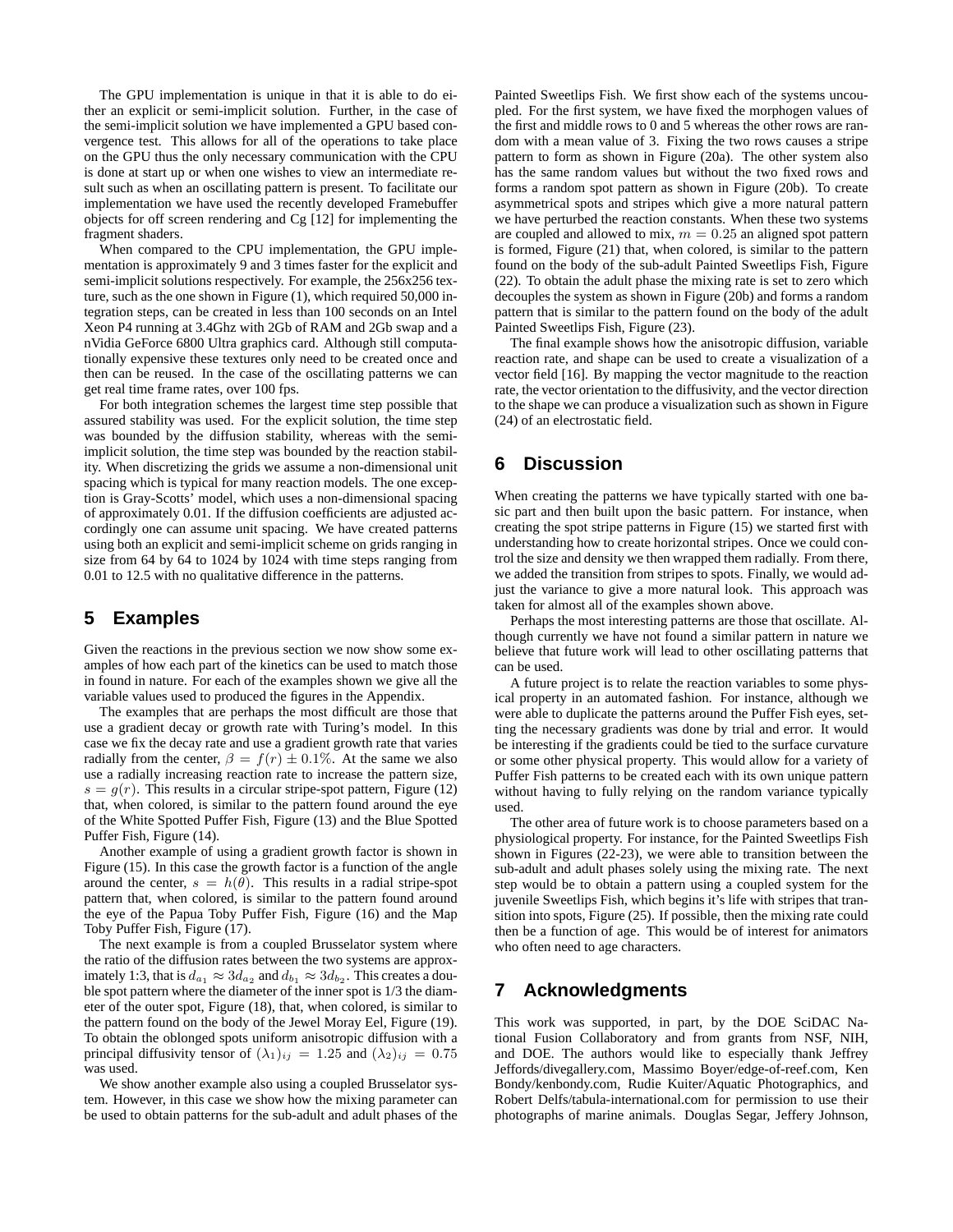and John (Jack) Randell helped with identifying several marine animals. The authors would also like to thank Thurston Lacalli for his insightful discussions on gradients and stripe pattern formation.

## **8 Appendix**

One of the difficulties in using a reaction-diffusion model to form patterns is selecting the necessary parameters. As such, in Table(1) we provide the parameters used in to create Figures(1-24).

Our source code is available online at http://www.acm.org/jgt/papers/SandersonEtAl06 and can be run on Linux, OS X, and other PC platforms. The code requires the following OpenGL libraries: Glew, Glui, and Glut for the CPU and GPU versions and also nVidia's Cg libraries for the GPU version. You will need to supply some code from Numerical Recipies that can not be distributed due to copyright restrictions.

## **References**

- [1] William H. Press amd Saul A. Teukolsky, William T. Vetterling, and Brian P. Flannery. *Numerical Recipes in C*. Cambridge University Press, Cambridge, UK, 1992.
- [2] I.R. Epstein and J.A. Pojman. *An Introduction to Nonlinear Chemical Dynamics*. Oxford University Press, New York, 1998.
- [3] R.J. Field and R.M. Noyes. Oscillations in chemical systems. *Journal of Chemical Physics*, 60(4):1877–1884, 1974.
- [4] Deborah R. Fowler, Hans Meinhardt, and Przemyslaw Prusinkiewicz. Modeling seashells. In *Computer Graphics (SIGGRAPH)*, pages 379–387, New York, NY, USA, 1992. ACM Press.
- [5] H. Garke, T. Preusser, M. Rumpf, A.C. Telea, U. Weokard, and J.J. van Wijk. A phase field model for continous clustering on vector fields. *IEEE Transactions on Visualization and Computer Graphics*, 7(3):230–242, 2001.
- [6] Alfred Gierer and Hans Meinhardt. A theory of biological pattern formation. *Kybernetik*, 12(1):30–39, 1972.
- [7] P. Gray and S.K. Scott. Sustained oscillations and other exotic patterns of behaviour in isothermal reactions. *Journal of Physical Chemistry*, 89(1):22–32, 1985.
- [8] P. Gray and S.K. Scott. *Chemical Oscillations and Inestability: Non-linear Chemical Kinetics*. Oxford University Press, 1990.
- [9] Willen Hundsdorfer and Jan Verwer. *Numerical Solutions of Time-Dependent Advection-Diffudion-Reaction Equations*. Springer-Verlag, Berlin, Germany, 2003.
- [10] G.E. Karniadakis and R. M. Kirby II. *Parallel Scientific Computing in C++ and MPI*. Cambridge University Press, New York, 2003.
- [11] T.C. Lacalli, D.A. Wilkinson, and L.G. Harrison. Theoretical aspects of stripe formation in relation to drosophila segmentation. *Development*, 104(1):105–13, September 1988.
- [12] William R. Mark, R. Steven Glanville, Kurt Akeley, and Mark J. Kilgard. Cg: A system for programming graphics hardware in a c-like language. *ACM Transactions on Graphics*, 22(3):896–907, 2003.
- [13] J.D. Murray. *Mathematical Biology*. Springer-Verlag, New York, 1989.
- [14] J.E. Pearson. Complex patterns in a simple system. *Science*, 261:189–192, 1993.
- [15] I. Perigogine and R. Lever. Symmetry breaking instabilities in dissipative systems. *Journal of Chemical Physics*, 48(4):1695–1700, February 1968.
- [16] Allen R. Sanderson, Chris R. Johnson, and Robert M. Kirby. Display of vector fields using a reaction-diffusion model. In *VIS '04: Proceedings of the conference on Visualization '04*, pages 115–122, Washington, DC, USA, 2004. IEEE Computer Society.
- [17] A.R. Sanderson, M. Meyers, C.R. Johnson, and R.M. Kirby. A framework for exploring advection-reaction-diffusion models. *Computing and Visualization in Science*, page Submitted for publication, 2006.
- [18] A.M. Turing. The chemical basis of morphogenesis. *Phil. Trans. Roy. Soc. Lond.*, B237:37–72, 1952.
- [19] Greg Turk. Generating textures on arbitrary surfaces using reaction-diffusion. In *Computer Graphics (SIGGRAPH)*, pages 289–298, New York, NY, USA, 1991. ACM Press.
- [20] Andrew Witkin and Michael Kass. Reaction-diffusion textures. In *Computer Graphics (SIGGRAPH)*, pages 299–308, New York,, NY, USA, 1991. ACM Press.
- [21] Lingfa Yang, Milos Dolnik, Anatol M. Zhabotinsky, and Irving R. Epstein. Spatial resonances and superposition patterns in a reaction-diffusion model with interacting turing modes. *Physical Review Letters*, 88(20):208303–1–4, May 2002.
- [22] Lingfa Yang and Irving R. Epstein. Oscillatory turing patterns in reactiondiffusion systems with two coupled layers. *Physical Review Letters*, 90(17):178303–1–4, May 2003.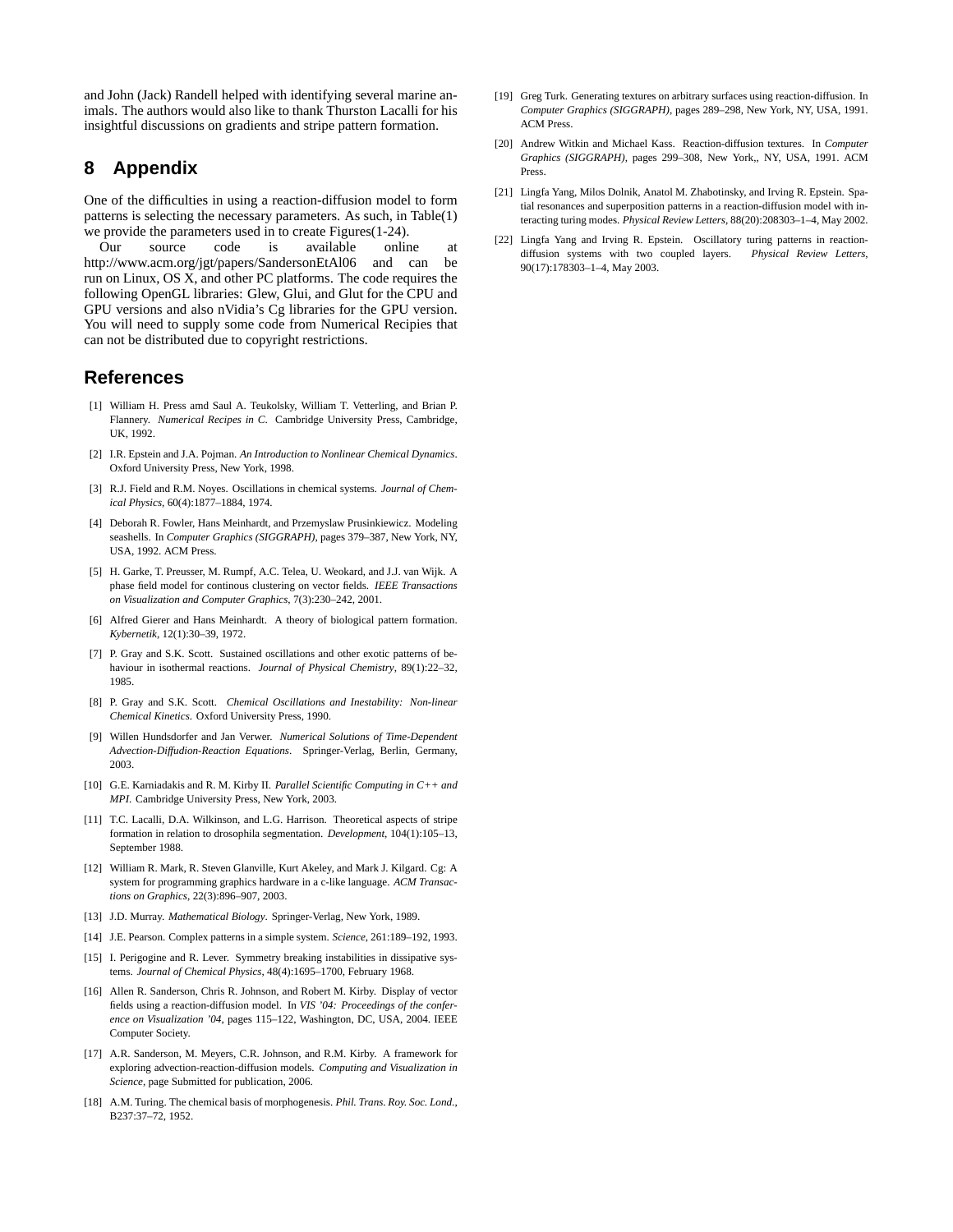

Figure 12: *Using radially gradient growth factor,*  $\beta = f(r) \pm 0.1\%$ *and reaction rate,*  $s = g(r)$  *to form a circular stripe-spot pattern.* 



Figure 13: *White Spotted Puffer Fish found in the Indo-Pacific region. Image courtesy of Robert Delfs/tabula-international.com.*



Figure 14: *Blue Spotted Puffer Fish (Arothron caeruleopunctatus) found in the Indo-Pacific region. Image courtesy of Jeffrey Jeffords/divegallery.com.*



Figure 15: *Using radially gradient growth factor,*  $\beta = h(\theta) \pm 0.1\%$ *and reaction rate,*  $s = g(r)$  *to form a radial stripe-spot pattern.* 



Figure 16: *Papua Toby Puffer Fish (Canthigaster papua) found in the Western Pacific region. Image courtesy of Massimo Boyer/edgeof-reef.com.*



Figure 17: *Map Toby Puffer Fish (Arothron mappa) found in the Indo-West Pacific region. Image courtesy of Massimo Boyer/edgeof-reef.com.*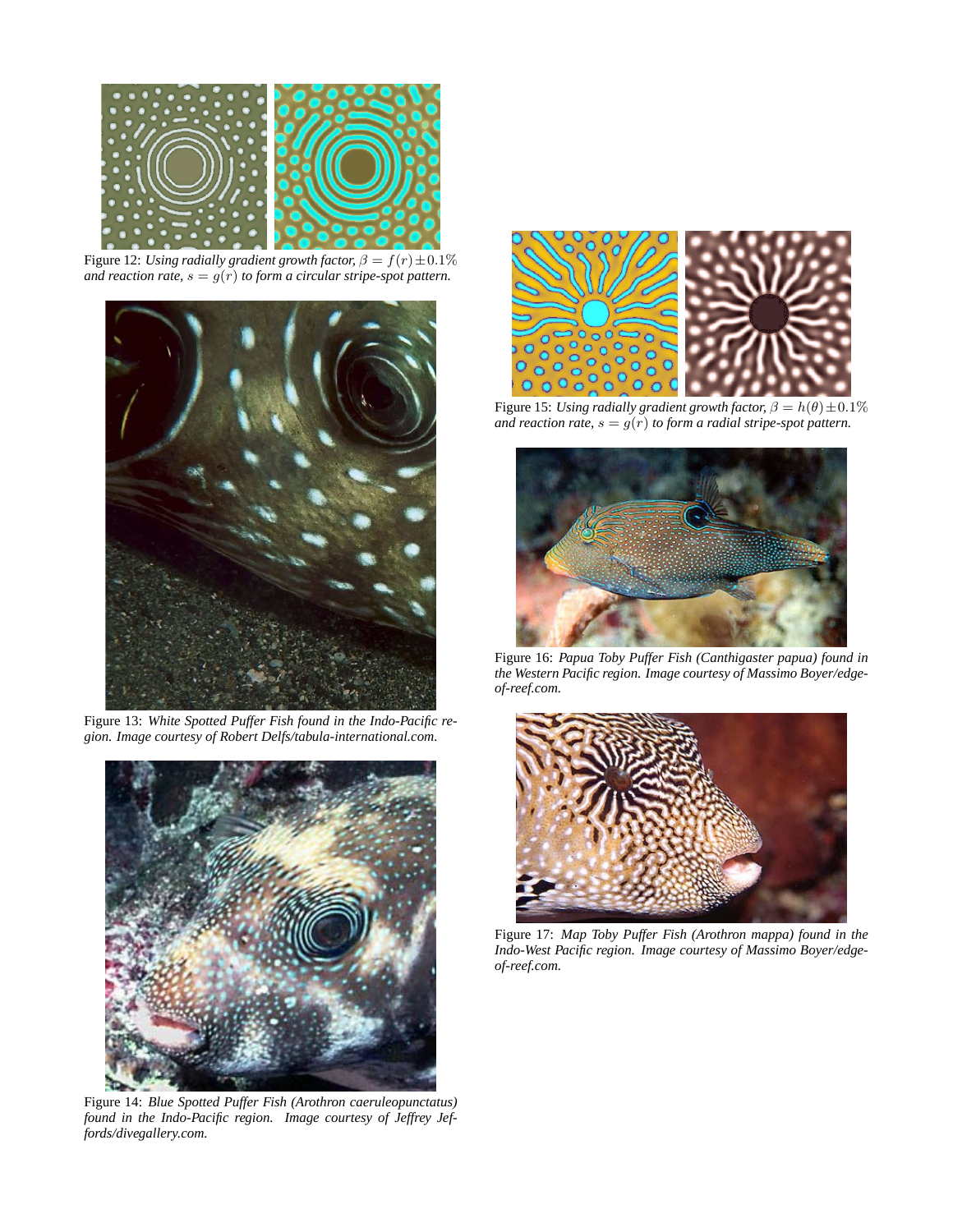

Figure 20: *Using a Brusselator system with fixed first and middle rows and random morphogen values to form a stripe (left) and random morphogen values to form a spot pattern (right), respectively.*



Figure 21: *Coupling the Brusselator system from Figure (20) to form an aligned spot pattern.*



Figure 22: *Sub-Adult Painted Sweetlips Fish (Diagramma pictum pictum) found in the Indo-Pacific region. Image courtesy of Rudie Kuiter/Aquatic Photographics.*



Figure 23: *Adult Painted Sweetlips Fish (Diagramma pictum pictum) Found in the Indo-Pacific region. Image courtesy of Rudie Kuiter/Aquatic Photographics.*



Figure 18: *Using a coupled Brusselator system to form a double spot pattern.*



Figure 19: *Jewel Moray Eel (Muraena lentiginosa) found in the Baja-Pacific region. Image courtesy of Ken Bondy/kenbondy.com.*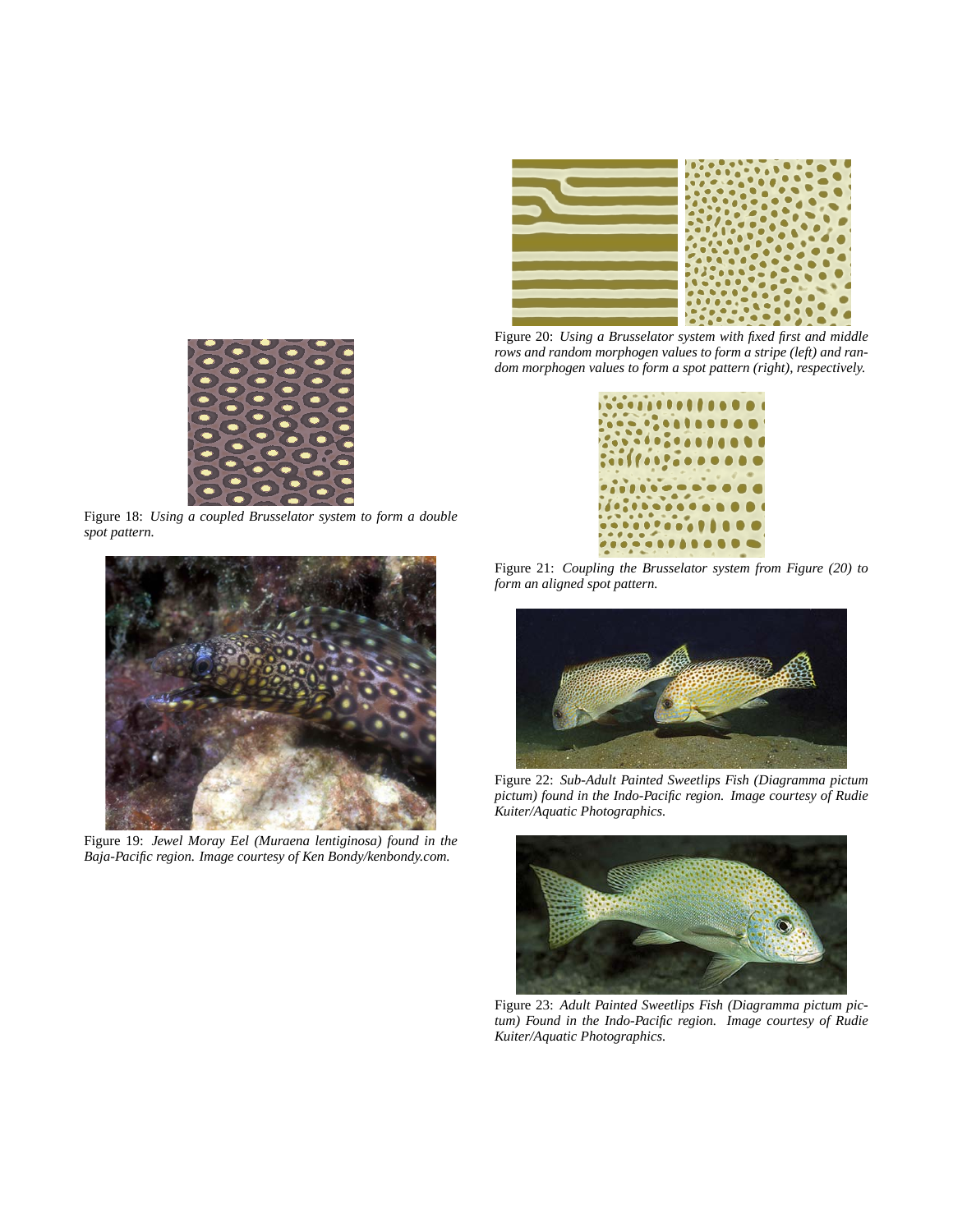

Figure 24: *A vector field visualization of an electrostatic field.*



Figure 25: *Juvenile Painted Sweetlips Fish (Diagramma pictum pictum) found in the Indo-Pacific region. Image courtesy of Rudie Kuiter/Aquatic Photographics.*